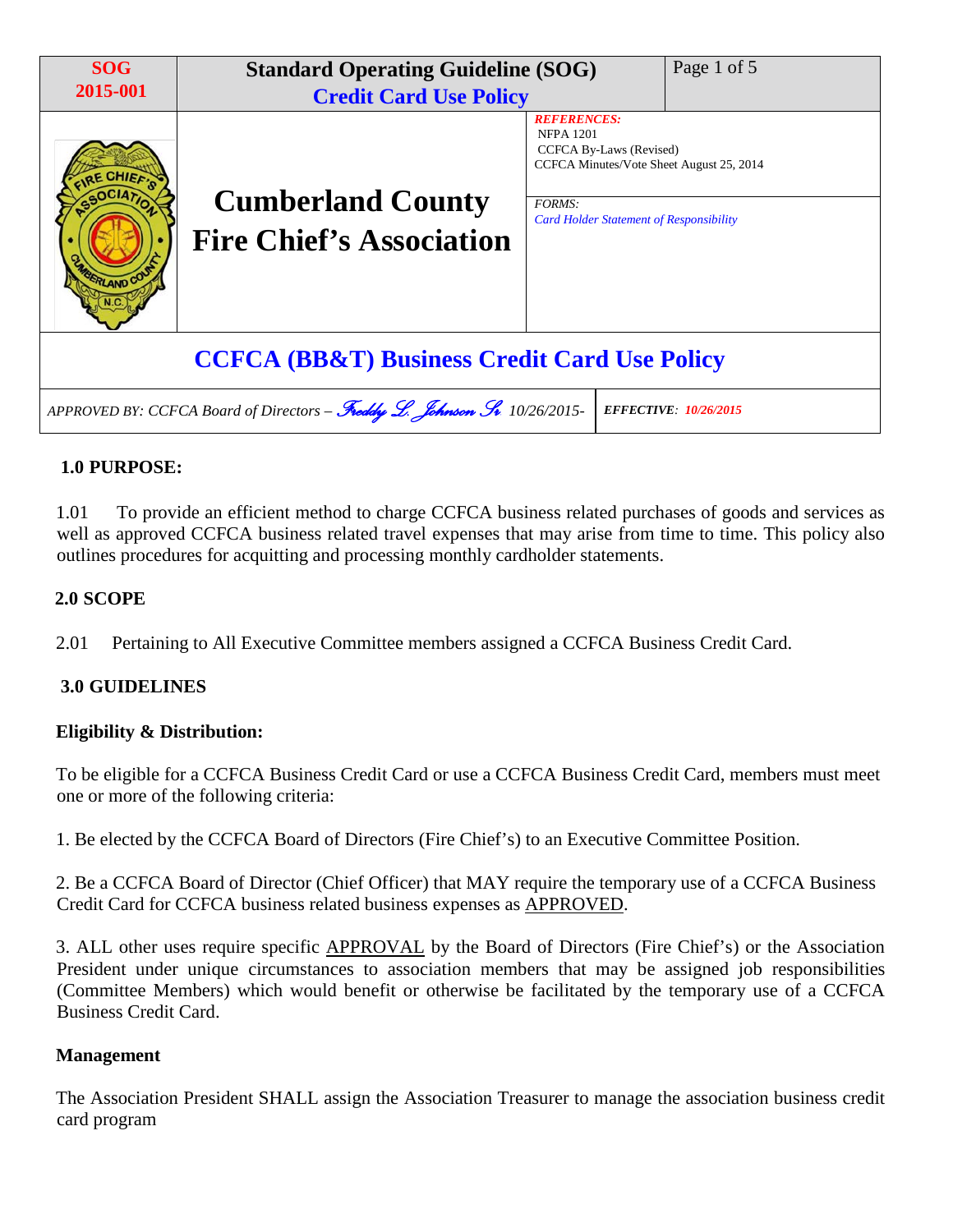### **Approved Use**

Credit cards may only be used for the following authorized purchases:

- 1. **Approved** CCFCA business related expenses such as, office supplies, repairs to CCFCA equipment, vehicles (Trailers), where an existing charge account is not available.
- 2. Rare Fuel purchases and only as **Approved** by the Board of Directors.
- 3. CCFCA related Educational Course / Conference Registration as **Approved** by the Board of Directors
- 4. **Approved** CCFCA related travel and/or education related expenses such as airfare, lodging, meals, car rental, ground transportation, and miscellaneous travel expenses; including tips not to exceed 20% of the purchase price.
- 5. **Approved** expenses and meals where normal purchasing procedures are not practical; the purchase of alcohol is prohibited.
- 6. Other items specifically **approved or authorized** by the Board of Directors or the Association President in case of an emergency use. (These circumstances will be immediately reported to the Board of Directors during the next regular scheduled monthly meeting.)
- 7. Purchase of meals and/or light refreshments for training, seminars sponsored by the CCFCA Association - *Where meals are charged for anyone other than for the cardholder, a list of those CCFCA members must be included with the transaction documentation.*
- 8. Payment for CCFCA related dues and subscription as well as routine business related **consumable**  items.

#### **Internet Purchasing.**

In making Internet purchases the cardholder should exercise caution. A credit card purchase should only be made where the provider has encryption on their site – this can be established by checking if there is a padlock image at the bottom of the browse when visiting the merchant's site. Encryption ensures that information sent (e.g. the Credit Card Number) cannot be intercepted over the internet.

Cardholders using the Internet must carefully scrutinize their credit card statements for any suspicious transactions. If suspicious transactions is noted the bank needs to be notified immediately therefore if a transaction is found invalid the CCFCA will not be held responsible or liable for the unauthorized transaction. A copy of all online transactions, invoices, tax statements should be printed out as proof of purchase to facilitate validation of amounts listed on statements and attached to the required CCFCA memorandum that accompanies each credit card transaction or use.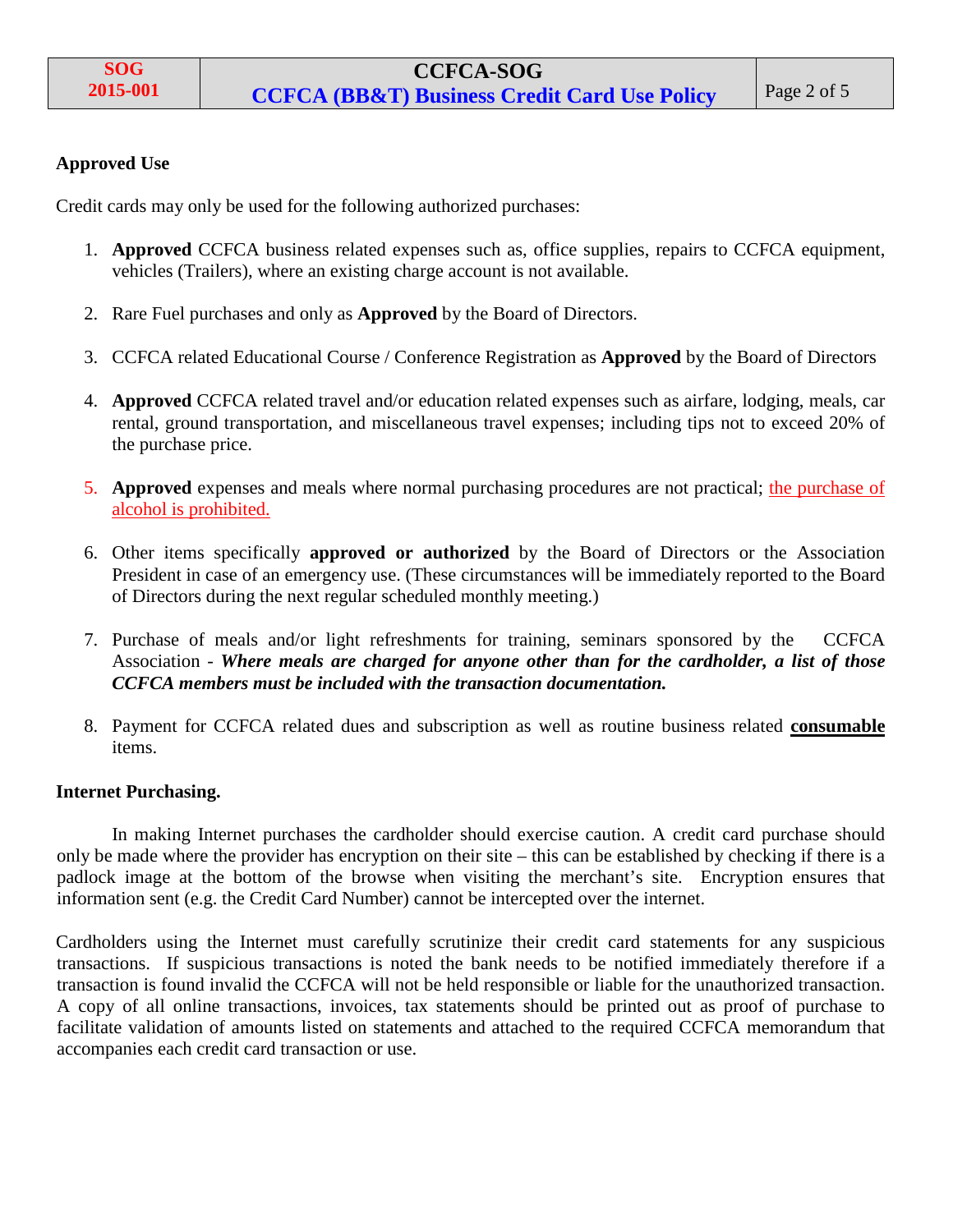### **Restrictions**

CCFCA credit cards **MAY NOT** be used for cash advances of any kind, the purchase of alcoholic beverages, or any expenses not otherwise allowed by law or under CCFCA specific policy.

### **Limits**

The overall credit limit on all cards issued by the CCFCA is \$ 7,500.00 combined. Any increases of the listed limit must be approved by the CCFCA Board of Directors.

#### **Lost or Stolen Cards**

The association President or Treasurer shall notify the issuing bank (BB&T) immediately in the event a card is lost or stolen.

## **Reporting Charges**

Within five (5) business days of a purchase or return from travel the cardholder will submit a **memorandum** detailing transactional evidence (itemized receipt) to support all charges to the association treasurer or president. Original receipts are always considered acceptable documentation. Online purchases also require transactional documentation. Charge documentation shall include the following:

1. Vendor name;

2. Detail of items or services charged; must include an itemized receipt;

3. Total amount of charge including applicable tax and shipping charges;

4. The memorandum should include full explanation outlining the purpose of the charge(s) and what it was for.

5. Signature of the card holder and/or the person responsible for the charge.

Documentation shall be provided for each charge. In the rare event that original documentation is lost or irretrievable; the card holder shall provide a detailed letter of explanation of the charge(s) to include all required information as listed above. Approved charges for meals and or light refreshments for CCFCA sponsored training exercises, seminars, courses, special meetings or activities must also include a detailed and itemized list of charges.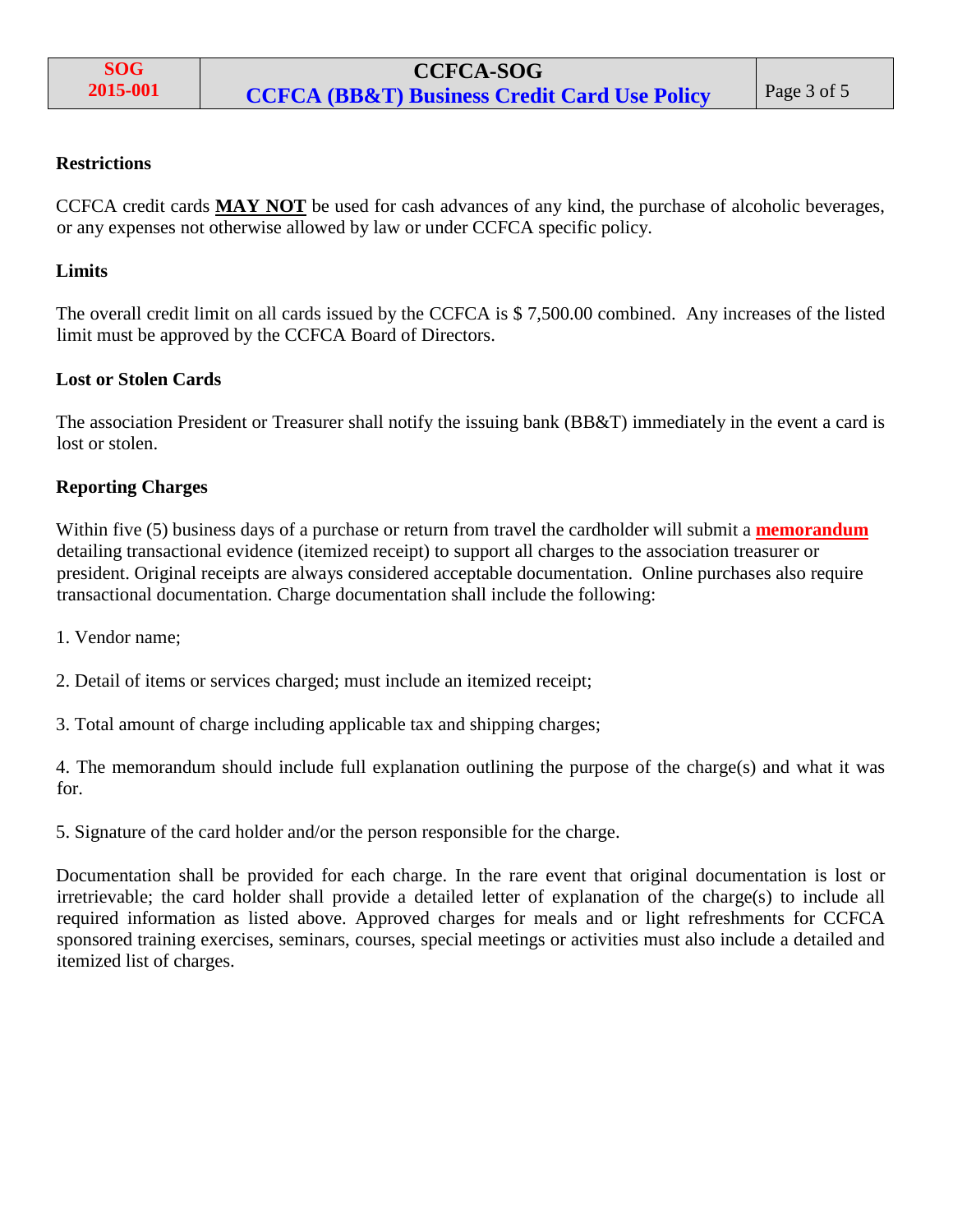| <b>SOG</b> | <b>CCFCA-SOG</b>                                        |             |
|------------|---------------------------------------------------------|-------------|
| 2015-001   | <b>CCFCA (BB&amp;T) Business Credit Card Use Policy</b> | Page 4 of 5 |

## **Payment of Charges**

The association treasurer will be responsible for the payment of all authorized charges to the CCFCA business credit card account. He/she shall pay off all charges in full each month through the customary transmittal process. Payment shall be processed in a timely manner to avoid late penalties and finance charges. Disallowed charges shall be paid by the cardholder directly to the credit card company (BB&T), or when not possible, directly to the CCFCA Treasurer by check, US currency. See Unauthorized Use below for further information relating to disallowed charges. (An itemized Credit Card Transaction report will be submitted to the Board of Director's during each quarterly Chief's Only (BOD) meeting held at EMS base.)

#### **Card Renewal**

Cards that are due to expire will receive a replacement in advance. Old cards will be destroyed by the association Treasurer at the time the replacement card is exchanged for the expiring card.

#### **Account Cancellation**

The CCFCA reserves the right to change credit card companies, terms of use, or to cancel a designated cardholder's account at any time. Upon termination, resignation, retirement, or voted out of office, the cardholder's account will be cancelled immediately. Cancelled credit cards must be returned to the association President/Treasurer for destruction within five (5) business days of the members change in status.

#### **Unauthorized Use**

Any charge against the CCFCA Business credit card account not allowed following the monthly account audit (usually at statement date or time of payment processing) shall be paid by the cardholder by check, or US currency and deposited back into the CCFCA bank account by the Treasurer of the Association. These funds will be due immediately and received within five (5) business. Finance charges resulting from a cardholder's failure to submit all necessary receipts and supporting documents within the time allowed may be considered disallowed charges and as such will be charged to the cardholder. If for any reason disallowed charges are not repaid before the charge card billing is due and payable, the treasurer shall have a prior lien against and a right to withhold any and all funds payable or to become payable to the cardholder up to an amount of the disallowed charges and interest at the same rate as charged by the issuing credit card company. The Treasurer shall have unlimited authority to revoke use of any charge card issued for failure to repay a disallowed charge or failure to adhere to the CCFCA credit card policies and procedures. The responsible cardholder shall also be subject to disciplinary action, and or criminal charges for deceptive and dishonest credit card uses.

#### **Credit Card Security**

It is the CCFCA credit cardholder's responsibility to safeguard the credit card and card account number at all times. Credit Card/s must be kept secure at all times. Cardholders must not allow anyone else to use their assigned card or card number. Cardholders are not to post account numbers where they can easily be seen by

others. Each assigned card holder will sign a CCFCA Cardholder Statement of Responsibility.